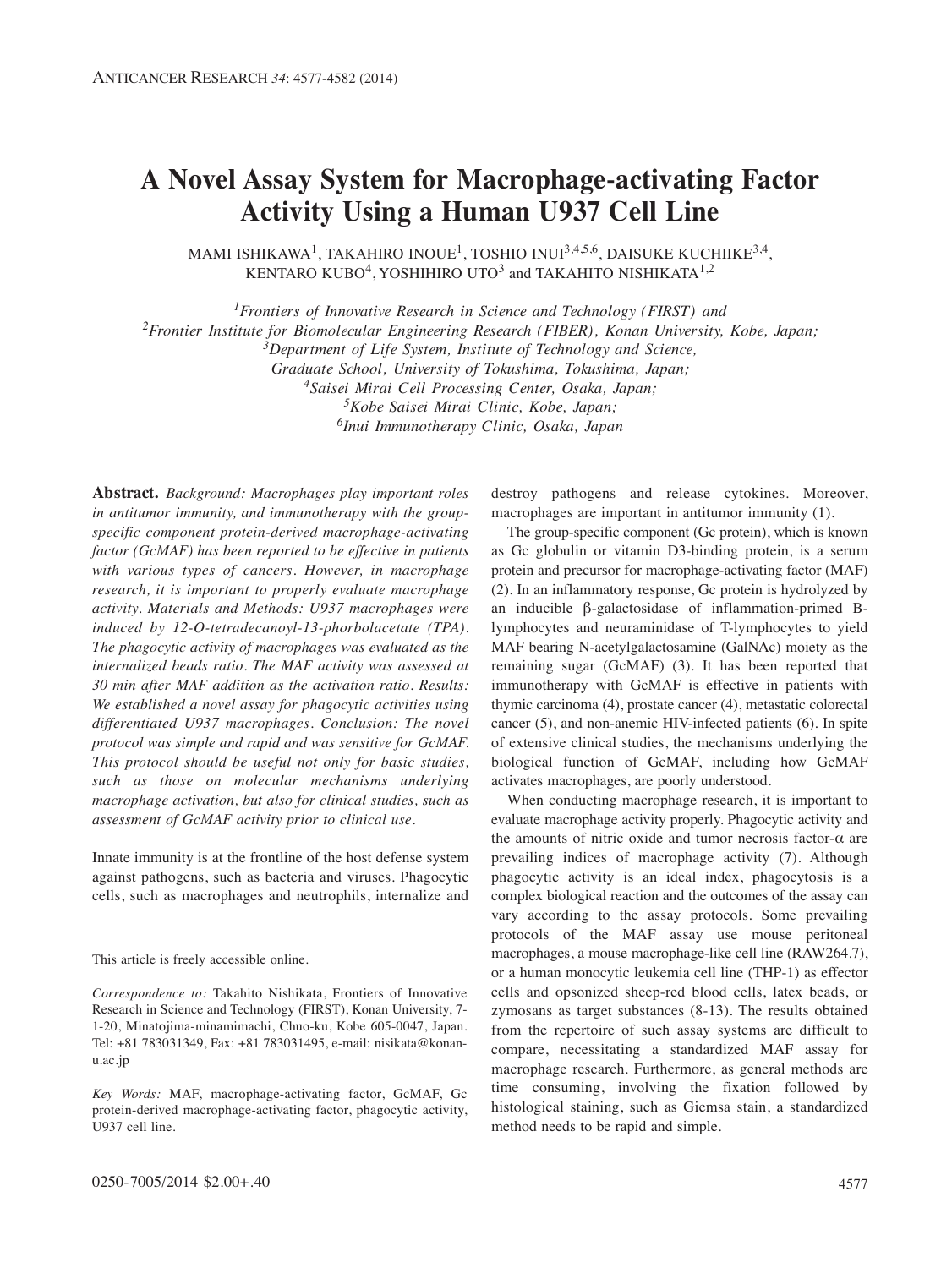

Figure 1. *Difference in phagocytic activity of U937 macrophages as a result of the amount of beads. Phagocytic activity was evaluated by the internalized beads number (IBN) (A) and the internalized beads ratio (IBR) (B). Details of these calculations are described in the Materials and Methods Section. Macrophages were cultured in the presence (closed symbols) or absence (open symbols) of Gc protein-derived macrophageactivating factor. Error bars represent SD (n=3).*

The human leukemia monocyte lymphoma cell line (U937) is easily grown in suspension culture and can be differentiated into macrophage-like cells by the treatment with a phorbol ester, such as 12-O-tetradecanoyl-13-acetate (TPA) (14). Thus, U937 is a good source for homogeneous macrophage-like cells. In the present study, we established a novel assay system for macrophage phagocytic activity using the human U937 cell line. We propose this novel method as a standardized method for assessing activity of MAF, particularly that of GcMAF.

### **Materials and Methods**

*Cells and cell culture.* U937 cells were obtained from Summit Pharmaceutical (Tokyo, Japan). U937 cells were grown in RPMI-1640 medium supplemented with 10% fetal bovine serum (Hyclone, Logan, UT, USA), 3% L-glutamine, and 10% sodium hydrogen carbonate. Cells were cultured in a 5%  $CO<sub>2</sub>/95%$  air fullyhumidified atmosphere at 37˚C. To induce differentiation into macrophage-like cells, U937 cells were seeded onto 35-mm culture dishes  $(5.0 \times 10^5 \text{ cells/dish})$  and incubated for 72 h with 10 ng/ml TPA (Sigma-Aldrich, St. Louis, MO, USA). In the case of high macrophage-like cell densities, 5×106 cells were induced for differentiation in 100-mm culture dishes. The differentiated macrophage-like cells were trypsinized, transferred into 35-mm culture dishes, and pre-cultured for three days with 10 ng/ml TPA.

*Phagocytosis assay.* The differentiated macrophage-like cells were pre-treated with serum-free RPMI-1640 medium for 120 min before GcMAF treatment. The medium was then changed to serumcontaining normal RPMI-1640 medium containing 5 μg/ml GcMAF and 90 μg magnetic beads (Dynabeads® Protein G; Invitrogen, Oslo, Norway). Macrophages were photographed under a bright field microscope at 10, 30, and 60 min after GcMAF addition and counted for internalized and non-internalized beads. Phagocytic activities of macrophage were evaluated as the internalized beads ratio (IBR) and the internalized beads number (IBN). The activity of GcMAF was evaluated as the GcMAF activation ratio (AR) at 30 min after GcMAF addition. These indices were calculated by the following formulas:

IBR (%)=(number of internalized beads within the photograph)/ (number of all beads within the photograph) ×100

IBN=(number of internalized beads within the photograph)/(number of macrophages within the photograph)

AR=(internalized beads ratio with GcMAF)/(internalized beads ratio without GcMAF)

#### **Results**

In this study, phagocytic activity was assessed by the internalization of beads. Phagocytic activity of macrophages and the MAF activity were evaluated as the IBR and AR, respectively, at 30 min after MAF addition. Details of these calculations are described in Materials and Methods. We propose the IBR as a robust index of phagocytic activity.

We examined the culture conditions of macrophages just before adding GcMAF (Table I). In general, differentiated U937 macrophages are cultured with RPMI-1640 medium supplemented with 10% serum for 72 h (14). Initially, we examined the phagocytic activity of macrophages under these conditions with and without GcMAF. IBR values with and without GcMAF were 39.9±2.8% and 27.8±5.4%,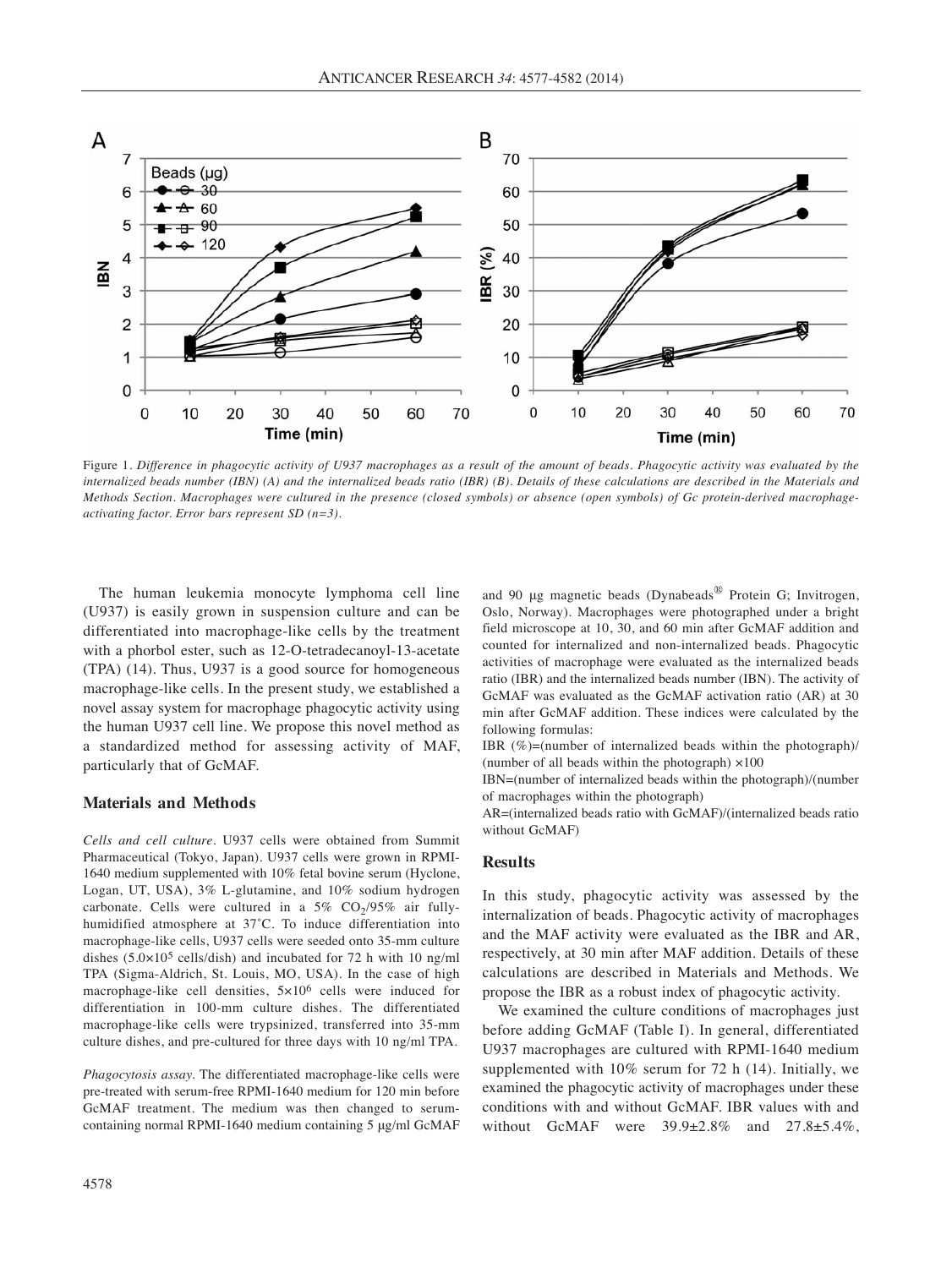respectively, and the AR was 1.5±0.2. When macrophages were incubated with serum-free medium for 72 h, IBR values with and without GcMAF were  $27.5\pm6.3\%$  and  $6.8\pm1.7\%$ , respectively. The AR was 4.1±0.2. Incubation with serumfree medium increased sensitivity to GcMAF. We added a 2 h incubation with serum-free medium after the 72 h serumcontaining culture condition. Under these conditions, the IBR values with and without GcMAF were 39.5±9.0% and 7.1 $\pm$ 1.9%, respectively. The AR was 5.5 $\pm$ 0.8. The short incubation with serum-free medium effectively sensitized the differentiated U937 macrophages to GcMAF.

Using the sensitized macrophages, we evaluated the appropriateness of the IBR as an index of phagocytic activity and determined the ideal amount of beads for use in the assay protocol. Different amounts (30 to 120 μg) of beads were added to  $5\times10^5$  cells of U937 macrophages plated in 35-mm dishes. As shown in Figure 1A, IBN increased according to the amount of beads, suggesting that increasing the amount of beads elevated the chance of engulfment by macrophages. On the other hand, within this range of beads, IBRs converged to similar values (Figure 1B). This might have been because the chance of engulfment was offset by the chance of escaping from engulfment. The amount of beads in the assay protocol was adjusted to 90 μg.

In order to determine the effect of the number of macrophages, we compared the ARs between  $5.0\times10^{5}$  and  $5.0 \times 10^6$  cells in 35-mm dishes. As shown in Table II, although the IBR was increased when using higher cell numbers, the AR decreased from 5.4±2.2 to 2.2±1.0. Thus, the preferable number of macrophages in a 35-mm dish was  $5.0\times10^5$  cells.

The effect of GcMAF on differentiated U937 macrophages was verified by light microscopy (Figure 2). The spherical macrophage-like cells adhered to the bottom of the dish, and some extended lamellipodia. When U937 macrophages were cultured without GcMAF, only a few beads were internalized by each macrophage. In this situation, the beads that were not engulfed by macrophages were scattered on the bottom of the culture dish. On the other hand, when U937 macrophages were cultured with GcMAF, macrophages start engulfing beads only 10 min after addition of GcMAF. Sixty min after the addition of GcMAF, most of the beads had formed clusters within the macrophages. Although some clusters were formed within the flattened cell body and seemed to exist extracellularly, all of the clusters were formed within macrophages. Thus, it was easy to discriminate between internalized beads and beads that had escaped engulfment.

Finally, we analyzed the dose dependency of GcMAF in our novel MAF assay protocol. The MAF assay was carriedout in the presence of 0.005, 0.05, 0.5, 5, 50, or 500 μg/ml GcMAF. Over this concentration range, the IBR showed monotonic increase for at least 1 h (Figure 3A). The Table I. *Difference in the phagocytic activity of U937 macrophage due to culture conditions.*

| Culture conditions                           | IBR $(\%)$                     |                                  | AR                             |
|----------------------------------------------|--------------------------------|----------------------------------|--------------------------------|
|                                              | Without GcMAF With GcMAF       |                                  |                                |
| Serum-containing medium                      | $27.8 \pm 5.4$                 | $39.9 \pm 2.8$                   | $1.5 \pm 0.2$                  |
| Serum-free medium<br>Serum-free medium (2 h) | $6.8 \pm 1.7$<br>$7.1 \pm 1.9$ | $27.5 \pm 6.3$<br>$39.5 \pm 9.0$ | $4.1 \pm 0.2$<br>$5.5 \pm 0.8$ |
|                                              |                                |                                  |                                |

IBR: Internalized beads ratio (%) AR: activation ratio. Data are described as the mean±SD (n=3).

Table II*. Difference in the phagocytic activity of U937 macrophage due to number of cells.*

| Number of cells                  |                                | IBR $(\%)$                        |                              |
|----------------------------------|--------------------------------|-----------------------------------|------------------------------|
|                                  | Without GcMAF With GcMAF       |                                   |                              |
| $5 \times 10^5$<br>$5\times10^6$ | $9.3 + 4.9$<br>$37.9 \pm 18.6$ | $41.6 \pm 9.2$<br>$69.2 \pm 16.0$ | $5.4 \pm 2.2$<br>$2.2 + 1.0$ |

IBR: Internalized beads ratio (%) AR: activation ratio. Data are described as the mean±SD (n=3).

maximum AR was 5.8±0.5 at 5 μg/ml GcMAF (Figure 3B). These results showed the high sensitivity and relatively wide effective range of our MAF assay protocol. Thus, we propose this novel assay protocol for phagocytic activities as a suitable system for assessing MAF activity.

## **Discussion**

In the present report, we established a novel assay protocol for assessing MAF activity using differentiated U937 macrophages. It is a simple and rapid MAF assay system and is sensitive for GcMAF.

In this protocol, there are three major innovative points. Firstly, we invented novel indices, the IBR for phagocytic activity and the AR for MAF activity. Robustness of the IBR was clearly demonstrated. Secondly, we used magnetic beads as target substances. In the general phagocytic assay, plastic beads, such as latex beads, are used (11, 12). Because of the low density of these plastic beads  $\lceil 2.05 \text{ g/cm}^3$ ; (15)], they gradually settle on the bottom of the dish. Thus, the internalization of the beads is dependent on both phagocytic activity and the speed at which the beads settle. With magnetic beads  $(\sim 2.0 \text{ g/cm}^3)$ , the beads almost completely settled within a minute, and the speed of internalization of the beads was a reflection of the phagocytic activity of the macrophages. Not only is this a great advantage for properly evaluating phagocytic activity but it also makes it possible to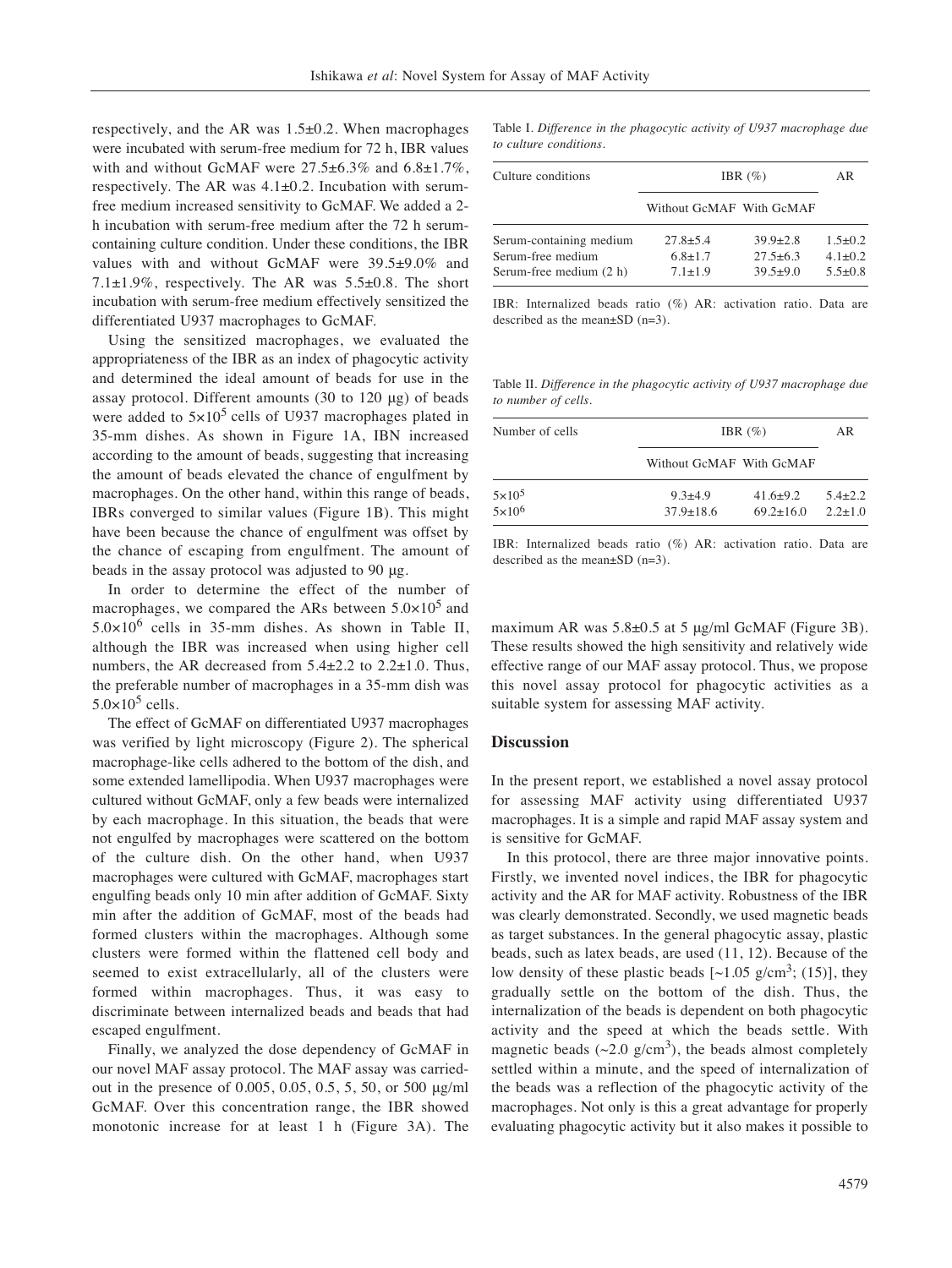

Figure 2. *Photomicrographs of macrophages engulfing beads. Macrophages incubated without (A-C) or with (D-F) Gc protein-derived macrophageactivating factor (GcMAF) at 10 min (A, D), 30 min (B, E), and 60 min (C, F) after the addition of beads were photographed under bright field microscopy. Insets show enlarged images. Black arrows indicate macrophages. White arrows indicate beads.*



Figure 3. *Difference in phagocytic activity of U937 macrophages as a result of Gc protein-derived macrophage-activating factor (GcMAF) concentration. Macrophages were cultured in the presence of 0.005, 0.05, 0.5, 5, 50, or 500 μg/ml GcMAF. Phagocytic activity was evaluated by the internalized beads ratio (IBR) (A) and the GcMAF activation ratio (AR) (B). Error bars represent SD (n=3).*

reduce the total assay time. Thirdly, in this protocol, we photographed engulfing macrophages and counted the numbers of internalized beads. This method facilitates observation of the time course of the activating macrophages. Furthermore, it also facilitates the design of more advanced

assay protocols using functional beads, such as beads labeled with a pH-sensitive fluorescent probe  $(16)$ .

The key point of our novel MAF assay protocol is the use of human leukemia monocyte lymphoma cell line, U937. These cells can be easily grown in suspension culture and can